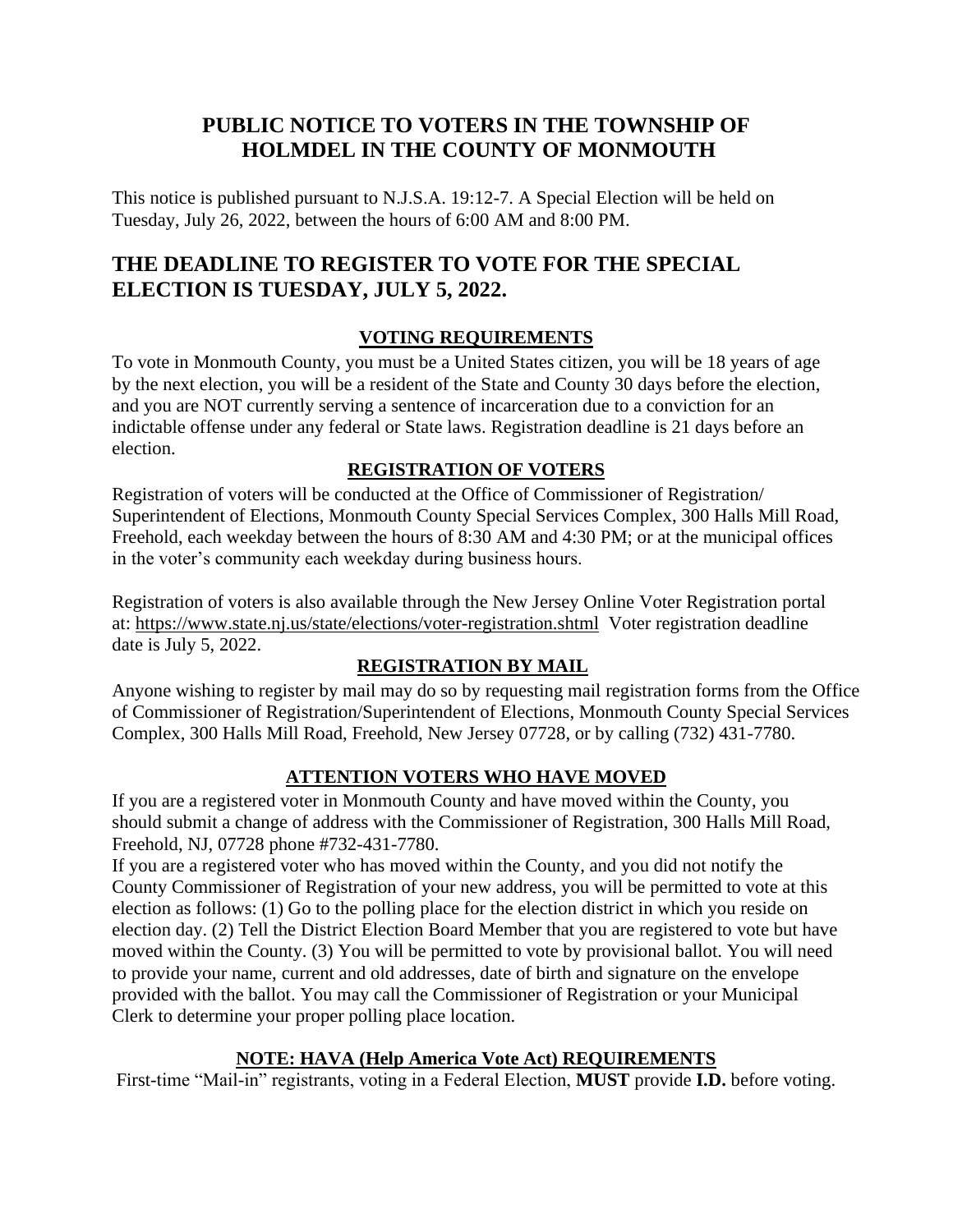Under New Jersey law you have the right to vote in privacy, to have a reasonable amount of time to vote, to receive a replacement ballot if you spoil the first one, and to bring written material into the polling place for your personal use.

A "Voter's Bill of Rights" will be prominently displayed at your polling place. If you believe that your right to vote has been violated in any way, you should immediately notify your county Board of Elections or county Superintendent of Elections.

"Pursuant to provisions of the Voting Accessibility for the Elderly and Handicapped Act of 1984" (Public law 98-435), a telecommunication device for the deaf (TDD) is maintained at the Election Division, Department of State, Trenton, New Jersey.

Persons wishing to utilize this service to obtain general voter information may do so by dialing 1-800-292-0039 or Monmouth County Board of Elections at 732-431-7802 x7150.

#### **PUBLIC QUESTION**

Shall the COUNCIL-MANAGER PLAN of the Optional Municipal Charter Law, providing for FIVE (5) Council members to be ELECTED AT LARGE for STAGGERED terms at NON-PARTISAN elections held in NOVEMBER, with the MAYOR ELECTED DIRECTLY BY THE VOTERS, be adopted by the Township of Holmdel?"

#### **EXPLANATORY STATEMENT TO ACCOMPANY THE PUBLIC QUESTION**

The voters of the Township of Holmdel will be asked at a special election on July 26, 2022 to approve a change of the Holmdel Township's form of government from the Township Committee form to the Council-Manager form (N.J.S.A. 40:69A-81, et seq.) under the Optional Municipal Charter Law, also known as the "Faulkner Act."

If approved, the Township of Holmdel will be governed by a Council of five (5) members, which includes a directly-elected Mayor. The Council will exercise legislative powers and set municipal policy for the Township. The Council shall appoint a Municipal Manager, who will exercise all executive and administrative powers. The Municipal Manager shall serve at the will of the Council.

The Mayor will be directly elected by the voters for a term of four (4) years. The remainder of the Council members shall be elected by the voters for staggered terms of four (4) years each. In order to initiate staggered terms, three (3) of the first Council members elected under the new form of government shall serve for only two (2) years, to be determined by lot at the organization meeting of the first Council.

A municipal election shall be held every two (2) years thereafter.

The Council shall be elected at large through non-partisan regular municipal elections conducted under the "Uniform Non-partisan Elections Law" (N.J.S.A. 40:45-5, et seq.), and held on the day of the general election in November, rather than on the second Tuesday in May.

Under the Council-Manager form, Holmdel residents will be allowed to place a new initiative on the ballot, or to approve or reject any ordinance passed by the Council, to be decided by voters in a process known as Initiative and Referendum.